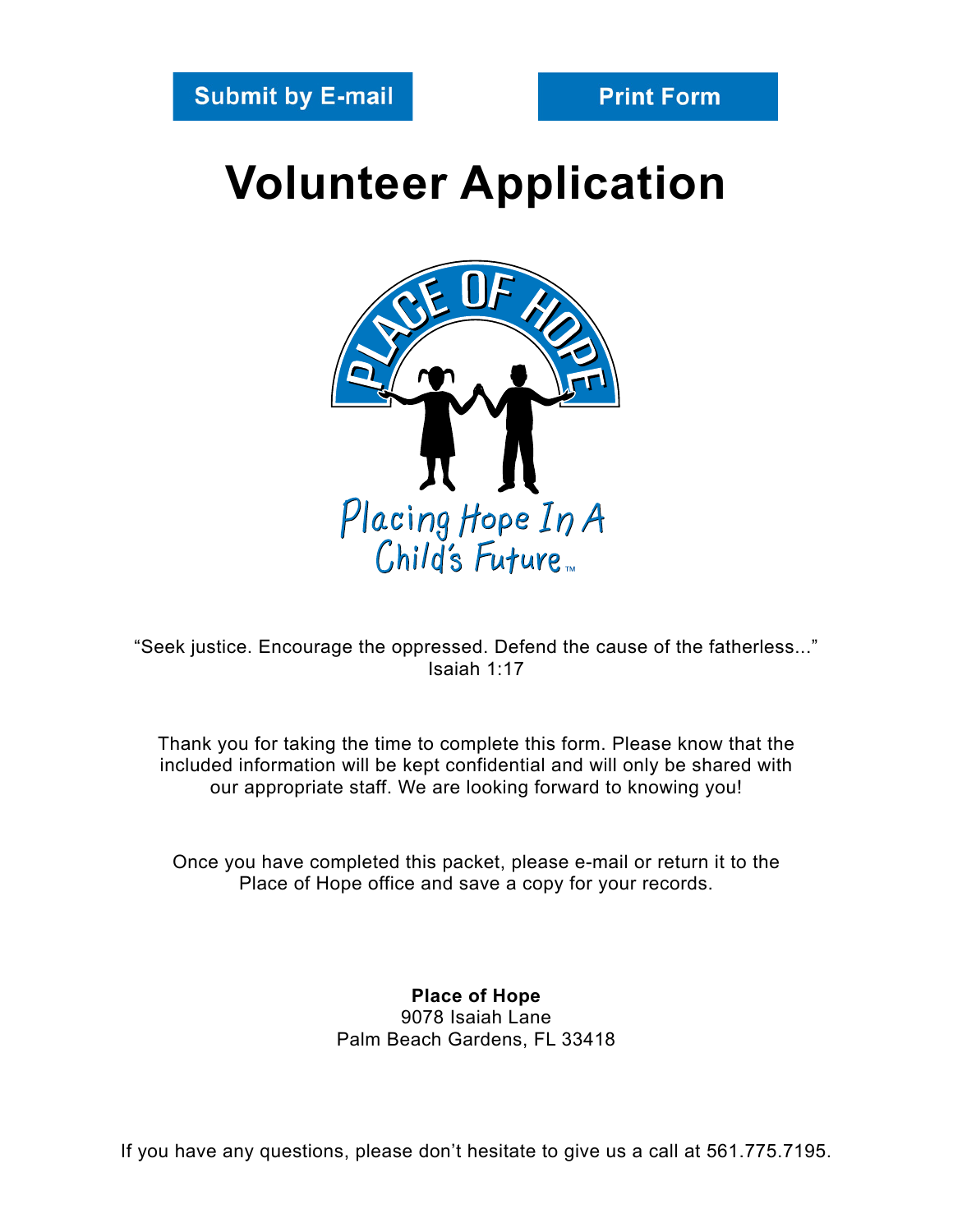## General Information

|                                            | First Name:<br>Last Name: |     |      |                                               |                                                           |                        |           |   |                |
|--------------------------------------------|---------------------------|-----|------|-----------------------------------------------|-----------------------------------------------------------|------------------------|-----------|---|----------------|
| Title:                                     | Dr.                       | Mr. | Mrs. | Ms.                                           | Other:                                                    |                        | Gender:   | M | F              |
| Date:                                      |                           |     |      |                                               | Date of Birth:                                            |                        |           |   |                |
| Occupation:                                |                           |     |      |                                               | Status:                                                   | Full-Time<br>Part-Time |           |   | <b>Student</b> |
| Place of Employment:                       |                           |     |      |                                               |                                                           | Type of Business:      |           |   |                |
| <b>Business Address:</b>                   |                           |     |      |                                               |                                                           |                        |           |   |                |
| <b>Business Phone:</b>                     |                           |     |      |                                               |                                                           |                        |           |   |                |
| <b>Address History for Past Five Years</b> |                           |     |      |                                               |                                                           |                        |           |   |                |
| <b>Current Address:</b>                    |                           |     |      |                                               |                                                           |                        |           |   |                |
| City:                                      |                           |     |      |                                               | State:                                                    |                        | Zip Code: |   |                |
| <b>Previous Address:</b>                   |                           |     |      |                                               | Years/Months:                                             |                        |           |   |                |
| City:                                      |                           |     |      |                                               | State:                                                    |                        | Zip Code: |   |                |
| Previous Address:                          |                           |     |      | Years/Months:                                 |                                                           |                        |           |   |                |
| City:                                      |                           |     |      | State:                                        | Zip Code:                                                 |                        |           |   |                |
| Home Phone:                                |                           |     |      |                                               |                                                           | Cell Phone:            |           |   |                |
| Email:                                     |                           |     |      | <b>Preferred Contract:</b><br>Phone<br>E-mail |                                                           |                        |           |   |                |
| <b>Emergency Contact:</b>                  |                           |     |      | Relationship:                                 |                                                           |                        |           |   |                |
| <b>Emergency Contact Phone:</b>            |                           |     |      |                                               |                                                           |                        |           |   |                |
|                                            |                           |     |      |                                               | With which Program(s) are you interested in volunteering? |                        |           |   |                |

| <b>Maternity Home</b>  | Advancement/Fundraising |
|------------------------|-------------------------|
| Emergency              | Office                  |
| <b>Family Cottages</b> | Other                   |
| Life-Skills Training   |                         |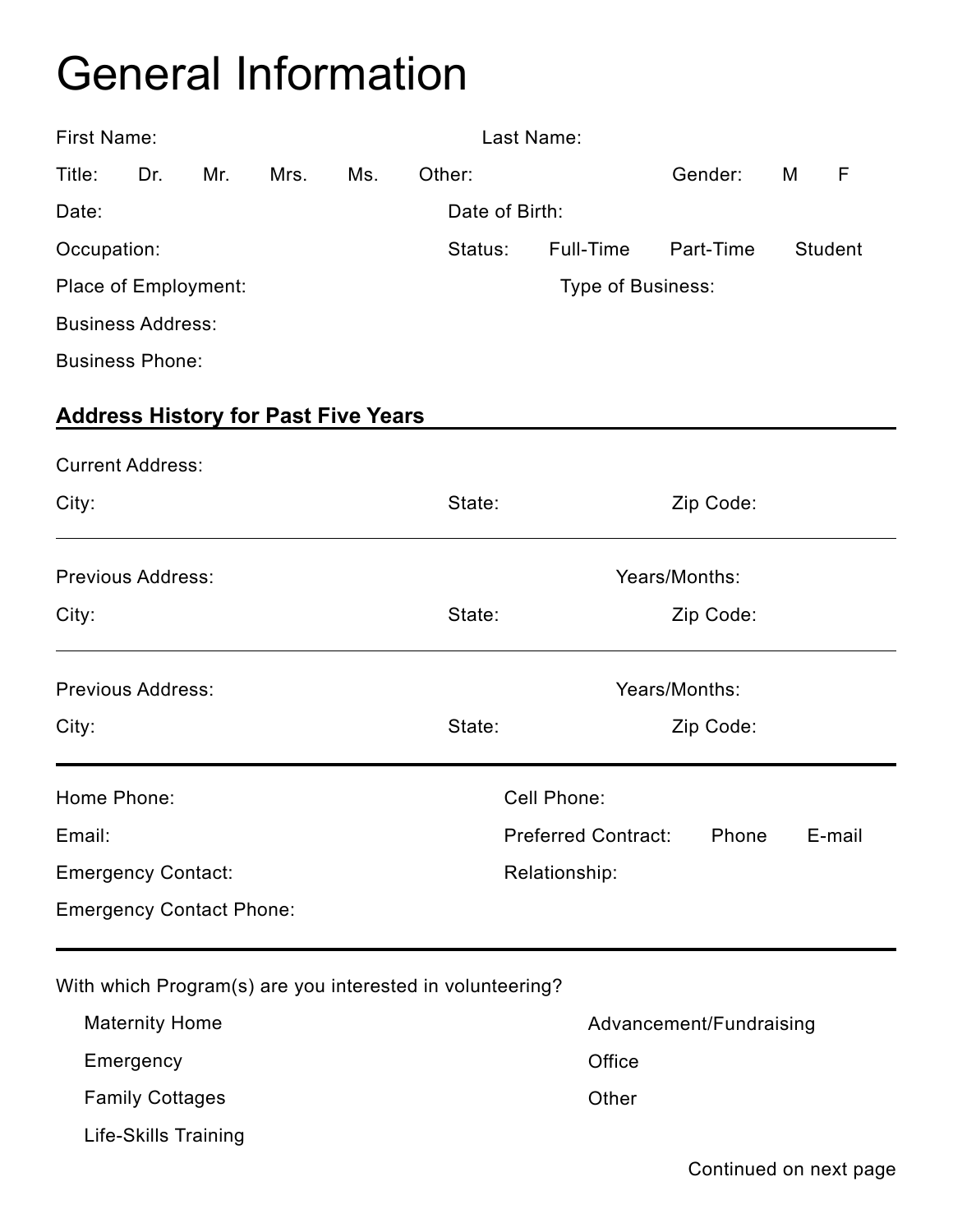In what areas are you interested in volunteering?

| Administrative/Mailings  | Life-Skills Classes         |
|--------------------------|-----------------------------|
| Clerical                 | Meals/Cooking               |
| Construction/Handyman    | Medical                     |
| Dental                   | Mentoring                   |
| Educational - Tutoring   | <b>Music</b>                |
| Fundraising              | <b>Providing Employment</b> |
| <b>Furniture Pick-Up</b> | <b>Special Event Help</b>   |
| Housekeeping/Cleaning    | <b>Sports Day</b>           |
| Independent Living       | Other                       |
| Legal                    |                             |

Please give any additional details as to your specific volunteer interests:

If you are looking to volunteer directly with children, do you have age/gender preferences?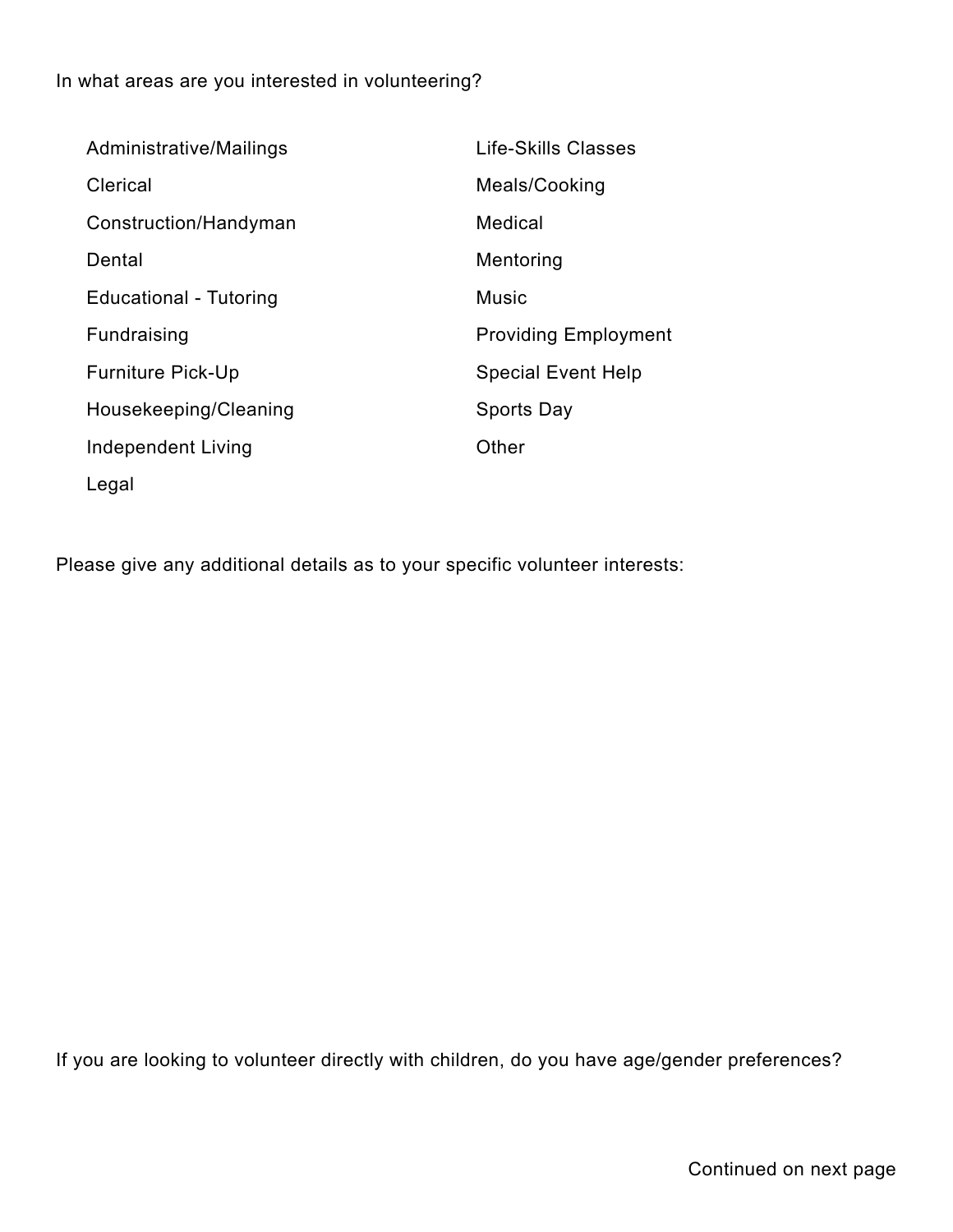## Personal Information

The integrity and quality of care we provide to our kids is a top priority. To help us ensure we are providing the best care possible to our kids, please provide us with two non-family personal references that you have known for a minimum of two years.

| <b>Reference 1</b>     | <b>Reference 1</b>     |
|------------------------|------------------------|
| Name:                  | Name:                  |
| Primary Phone:         | <b>Primary Phone:</b>  |
| Email:                 | Email:                 |
| Relationship:          | Relationship:          |
| Number of Years Known: | Number of Years Known: |

Please list any training, education, licensing or certifications that could help you in volunteering. Please include First Aid/CPR, Lifeguard, CPI, etc. (this is not a prerequisite for volunteer approval):

Hobbies, special interests or talents:

How did you hear about us and become interested in volunteering?

I understand that a routine fingerprint and background check will be required of all persons providing services to Place of Hope, Inc., as it relates to childcare.

I consent to deny this screening

| <b>Office Use Only</b> |           |
|------------------------|-----------|
| ∟abCorp                | Live Scan |